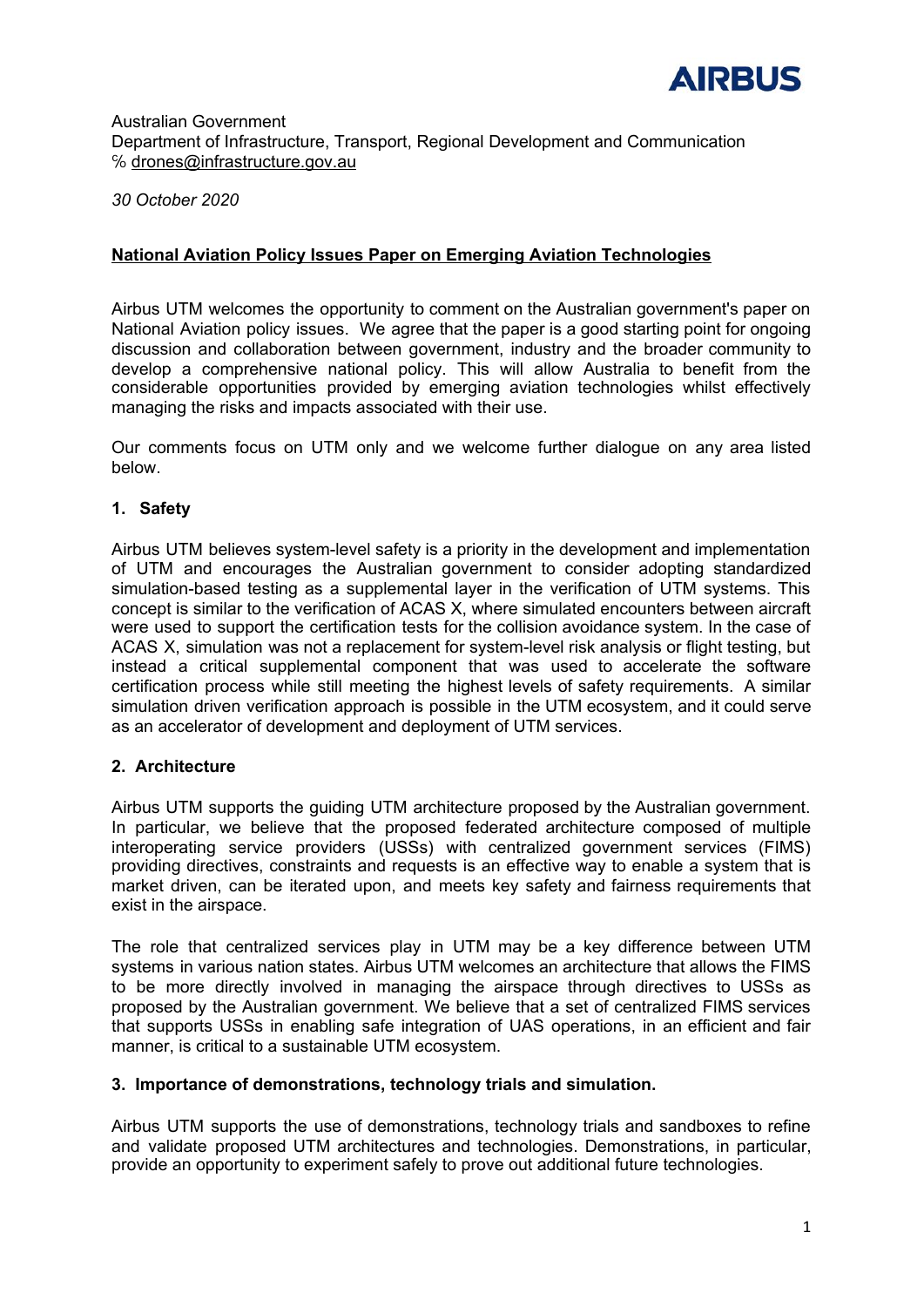

The NASA Technology Capability Level demonstrations, which brought together participants from industry and government, made important progress in the development of the UTM architecture and technologies now being proposed by the FAA and ASTM. An example is the federated architecture with deconfliction in an interoperable environment supported by a discovery and synchronization service. As a result of their success, these demonstrations are being emulated for UAM by NASA in the National Campaign.

In Europe the European Commission launched the European Network of U-space Demonstrators to support U-space projects and solutions. The network is a forum to share knowledge on how to keep drone operations safe, secure and green. EASA's engagement in the current network of U-space Demonstrators allows them to engage with stakeholders in innovation activities to expeditiously move U-space regulation forward.

Architecture and functional allocation are foundational to further technology development. Demonstrations will play an important role in validation, but it is appreciated that they take time to coordinate and complete, especially when involving multiple participants. Simulation provides a useful tool to study trade-offs between alternative architectures and functional allocations at scale. We encourage the Australian government to partner with industry to use simulation alongside demonstrations to validate the UTM architecture and functional allocation between the FIMS and USS's in Australia. This should include identification of services that would be provided by the government. A timeline on how the Australian government sees these fitting into initial FIMS development by Airservices Australia would be very helpful.

For the verification of UTM systems, Airbus UTM proposes a simulation driven approach for validation that can automatically discover the failure modes of a decision making system, and optimize the parameters that configure the system to improve its performance. A simulation driven testing paradigm has emerged in autonomous driving that allows systems to undergo rigorous testing before the systems are used to make driving decisions. These methodologies have shown to dramatically reduce development time, and significantly improve safety. However, the challenge with safety-critical systems is that it is the rare and non-intuitive events and configurations that lead to system failures. Simulation can be prohibitively expensive in cases where billions of configurations must be evaluated and considered. To address this issue, adaptive stress testing has been recently proposed as a practical approach to finding most-likely failure scenarios. Airbus UTM and Iowa State University recently published a paper on this topic<sup>1</sup>

## **4. Traffic management for the future**

Looking further ahead we envision a single airspace management system to manage all air traffic. UTM will offer digital and automated services which can pave the way for future services and new concepts of operation, while working alongside and converging with current ATM advancements. It is critically important however that the system must be interoperable across countries, and compatible with ATM upgrades. Industry can play a greater role helping to address these challenges, and in turn, help realize the benefits arising from ongoing innovation across the aviation sector.

UTM is being implemented today in a patchwork of different standards and regulatory frameworks. Unless we follow a cohesive, global approach, it will result in non-interoperability and inefficiency. UTM development must have provisions for evolution in order to support a future "integrated airspace and ATM" operating concept, not just the

<sup>1</sup> https://cpb-us-w2.wpmucdn.com/web.seas.gwu.edu/dist/9/15/files/2020/05/Stress\_Testing.pdf